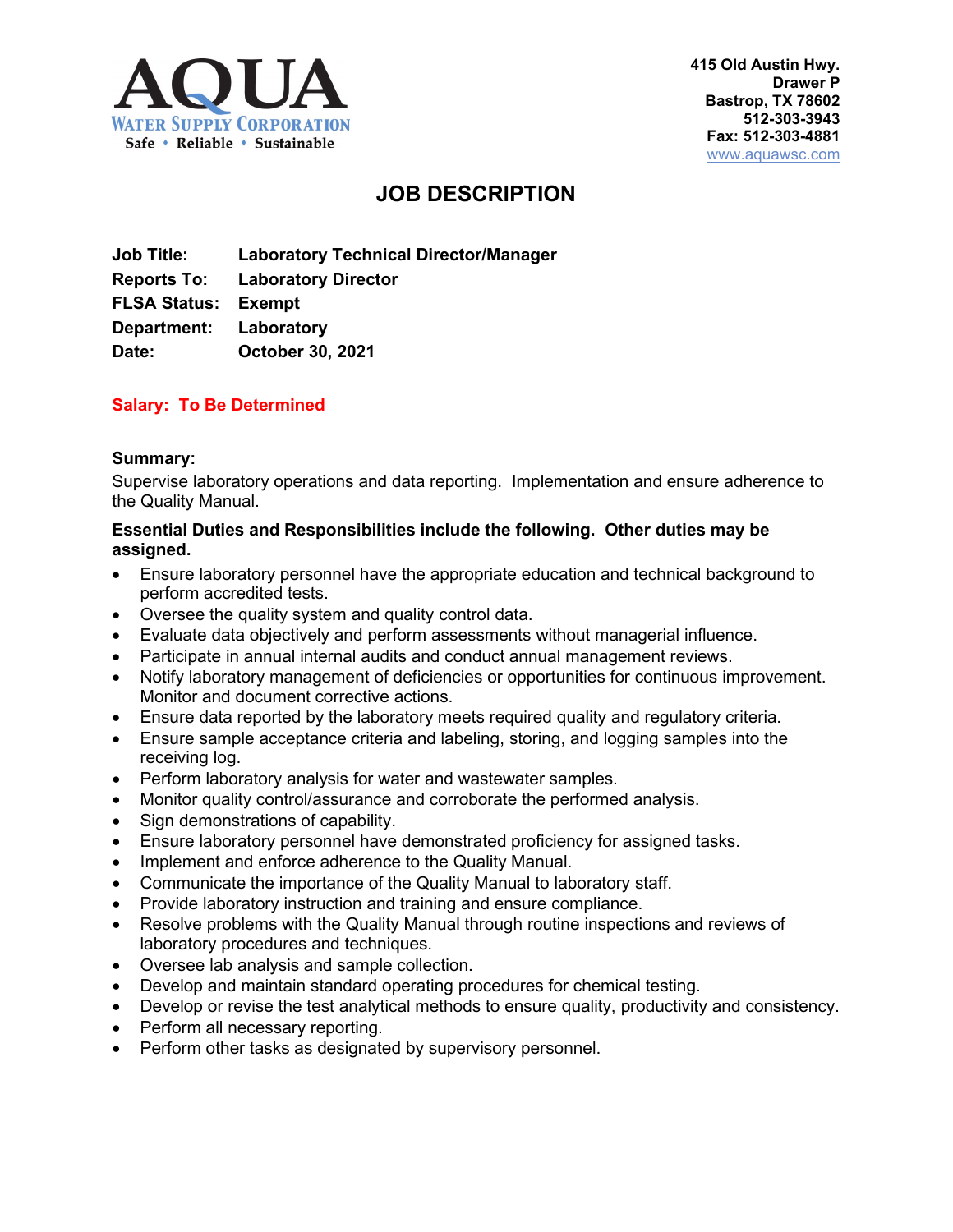# **Qualifications:**

To perform this job successfully, an individual must be able to perform each essential duty satisfactorily. The requirements listed below are representative of the knowledge, skill, and/or ability required. Reasonable accommodations may be made to enable individuals with disabilities to perform the essential functions.

## **Education/Experience:**

Bachelor's Degree (BS) in chemistry, biology, microbiology, environmental sciences, physical sciences, or other closely related field from an accredited four-year college or university including at least twenty-four (24) semester hours in chemistry and/or at least sixteen (16) semester hours in general microbiology and biology. Four (4) years related experience and/or training with a minimum of two (2) years in environment analysis.

# **Language Ability:**

Ability to read, analyze, and interpret technical procedures, professional journals, written procedures, instruction manuals, and governmental regulations. Ability to write reports, business correspondence, and procedure manuals. Ability to effectively present information and respond to questions from groups of managers, clients, customers, and the general public.

# **Math Ability:**

Ability to compute rate, ratio, and percent and to draw and interpret bar graphs. Ability to apply concepts such as fractions, percentages, ratios, and proportions to practical solutions. Ability to work with mathematical concepts such as probability and statistical inference, and fundamentals of plane and solid geometry and trigonometry. Ability to calculate geometrical factors such as proportions, area, circumference, and volume. Working knowledge of the statistics involved in quality control/assurance of laboratory analysis.

# **Reasoning Ability:**

Ability to define problems, collect data, establish facts, and draw valid conclusions. Ability to solve practical problems and deal with a variety of concrete variables in situations where only limited standardization exists. Ability to interpret an extensive variety of technical instructions in mathematical or diagram form and deal with several abstract and concrete variables.

### **Computer Skills:**

Database Software, Work Order Processing, Word Processing, Excel, E-Mail, Internet Software, and Laboratory Information Management System (LIMS).

# **Other Knowledge, Skills, & Abilities:**

None required for this position. Additional laboratory and safety training may be required.

### **Preferred Certificates and Licenses:**

Texas Water Utility Association Level B Laboratory Analyst Certificate. Certification as a Registered Environmental Laboratory Technologist.

### **Supervisory Responsibilities:**

Supervise non-supervisory and supervisory employees in laboratory operations and support services. Fulfill supervisory responsibilities in accordance with the organization's policies and applicable laws. Responsibilities include interviewing, hiring, and training employees; planning, assigning, and directing work; appraising performance; rewarding and disciplining employees; addressing complaints; and resolving problems.

### **Work Environment:**

The work environment characteristics described here are representative of those an employee encounters while performing the essential functions of this job. Reasonable accommodations may be made to enable individuals with disabilities to perform the essential functions.

While performing the duties of this job, the employee is occasionally exposed to work near moving mechanical parts and risk of electrical shock. The noise level in the work environment is usually moderate.